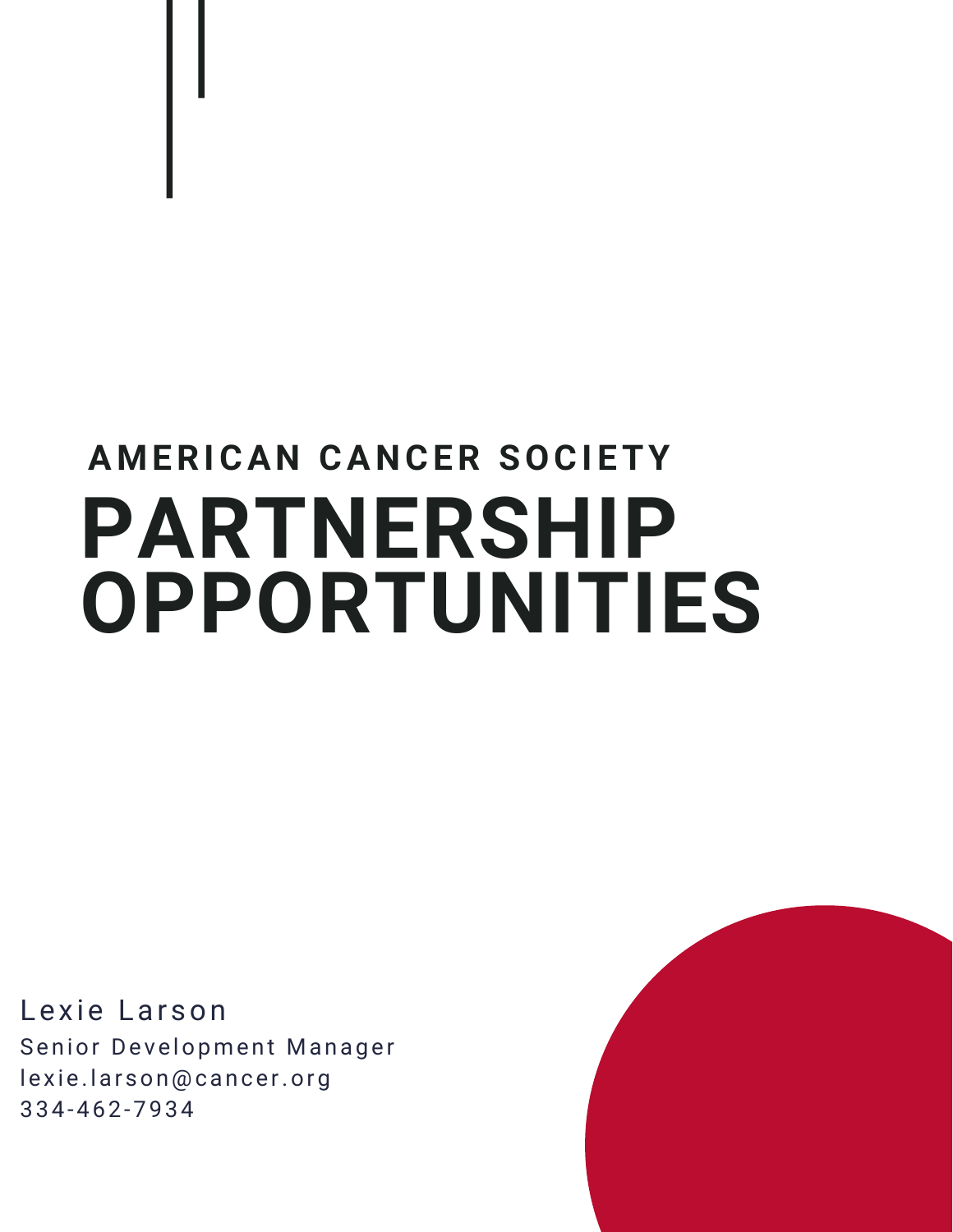# American Cancer Society

The American Cancer Society is on a mission to free the world from cancer. For more than 100 years, we have helped lead an evolution in the way the world prevents, detects, treats, and thinks about cancer.We have contributed to great progress in the fight against cancer. Our work has helped lead to a 32% decline in the US cancer death rate from 1991 to 2019, resulting in 3.5 million fewer deaths during that time. As the nation's preeminent cancer-fighting organization, we fund and conduct research, share expert information, support people with cancer, spread the word about prevention, and through our advocacy affiliate, the American Cancer Society Cancer Action Network (ACS CAN), advocate for public policy change. We are committed to ensuring that ALL people have a fair and just opportunity to prevent, find, treat, and survive cancer. Thanks in large part to our decades of work, a cancer diagnosis does not come without hope, and the cancer journey is not one that is traveled alone

### American Cancer Society improves lives in our community.

Despite the unprecedented challenges we faced in 2020, the American Cancer Society continued to advance our mission to save lives, celebrate lives, and lead the fight for a world without cancer, for all people, and for our community.

### Research that Reaches People

Innovative research takes place in a lab, but its impact is felt by our friends, family, and neighbors who benefit from improved cancer treatments and cures. By helping produce better and more accessible treatments, finding factors that may cause cancer, and improving quality of life for anyone facing cancer, the American Cancer Society fights cancer before it appears and create better outcomes when it does.

### Advocacy so Change Becomes Reality

Through our nonpartisan advocacy affiliate, the American Cancer Society Cancer Action NetworkSM (ACS CAN), we're fighting cancer right in our city halls, our statehouses, and Congress to make our community healthier, create safer workplaces, and provide affordable access to quality medical care for everyone.

### Education for the Power to Choose

People with cancer and their caregivers need access to the latest information so they can make informed decisions. The American Cancer Society provides evidence-based facts and share ways to reduce cancer risk, so people of all walks of life in our community can live longer, healthier lives. We also educate health care providers and public health organizations so that we can increase screening near you, provide more effective patient support services, and offer greater access to treatments and pain relief.

### Services that Support

Imagine being a cancer patient or caregiver and not having anyone to turn to. The American Cancer Society makes sure no one feels alone on their cancer journey by providing things like our 24/7 helpline, free rides to medical appointments, and free places to stay for people traveling to treatment.

When it comes to cancer, we provide support that always hits close to home.

Your gift means we can bring hope to cancer patients. Together we are fighting cancer smarter, better and harder than we ever have before. Thank you for your support.





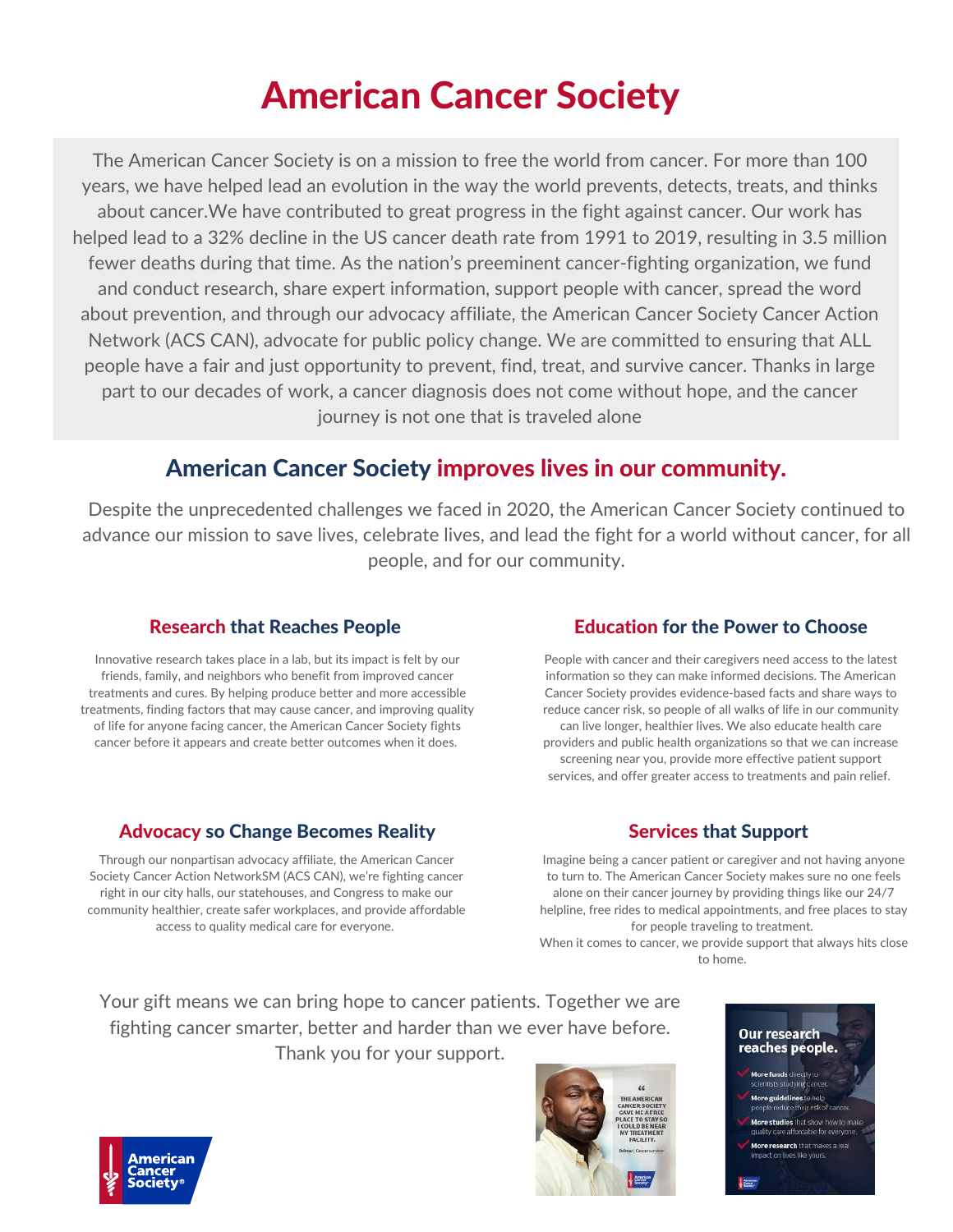# The American Cancer Society made a profound impact in 2021

Because of our generous supporters, the American Cancer Society was able to continue our mission in 2021, working around the clock to lead the fight for a world without cancer. We made advances in discovering new ways to prevent, find, and treat cancer and to improve the quality of life for people living with cancer; advocated for improved access to care; and provided critical patient support services across the country.

# **Discovery Advocacy**

Research is at the core of our organization, but its effects are felt far beyond the lab. Here is some of what we were able to do this year



#### TOTAL NUMBER OF ACTIVE RESEARCH GRANTS 689

Launched the Diversity in Cancer Research program to improve diversity and inclusion in cancer research and ensure better outcomes for people with cancer.

### INVESTMENT IN RESEARCH \$395 million

Including grants that study how metastatic cancer cells respond to certain targeted drugs, develop tools to predict cancer recurrence, and more.

Through the American Cancer Society Cancer Action Network℠ (ACS CAN), we continued our fight at all levels of government.



#### MAJOR BILL PASSED IN LINE WITH ACS CAN'S ACCESS TO CARE PRIORITIES

# American Rescue Plan

To date, protected critical Breast and Cervical Cancer Early Detection Program funding in 33 states and helped increased funding in 6 states, which provided access to breast and cervical cancer screenings to people who cannot afford them.

Led years-long advocacy resulting in US Supreme Court upholding the Affordable Care Act and preserving patient protections.

# **Patient Support**

2021 saw the reemergence of several support programs, and a continued investment in our 24/7 resources.



\$2 million

#### CONTINUATION OF CRITICAL PATIENT SUPPORT SERVICES

Reemergence of our Road To Recovery® program, which offers free rides to cancer treatment and appointments.

Reopening of many of our Hope Lodge® locations, under new COVID-19 protocols, providing free lodging for patients and caregivers traveling for treatment.

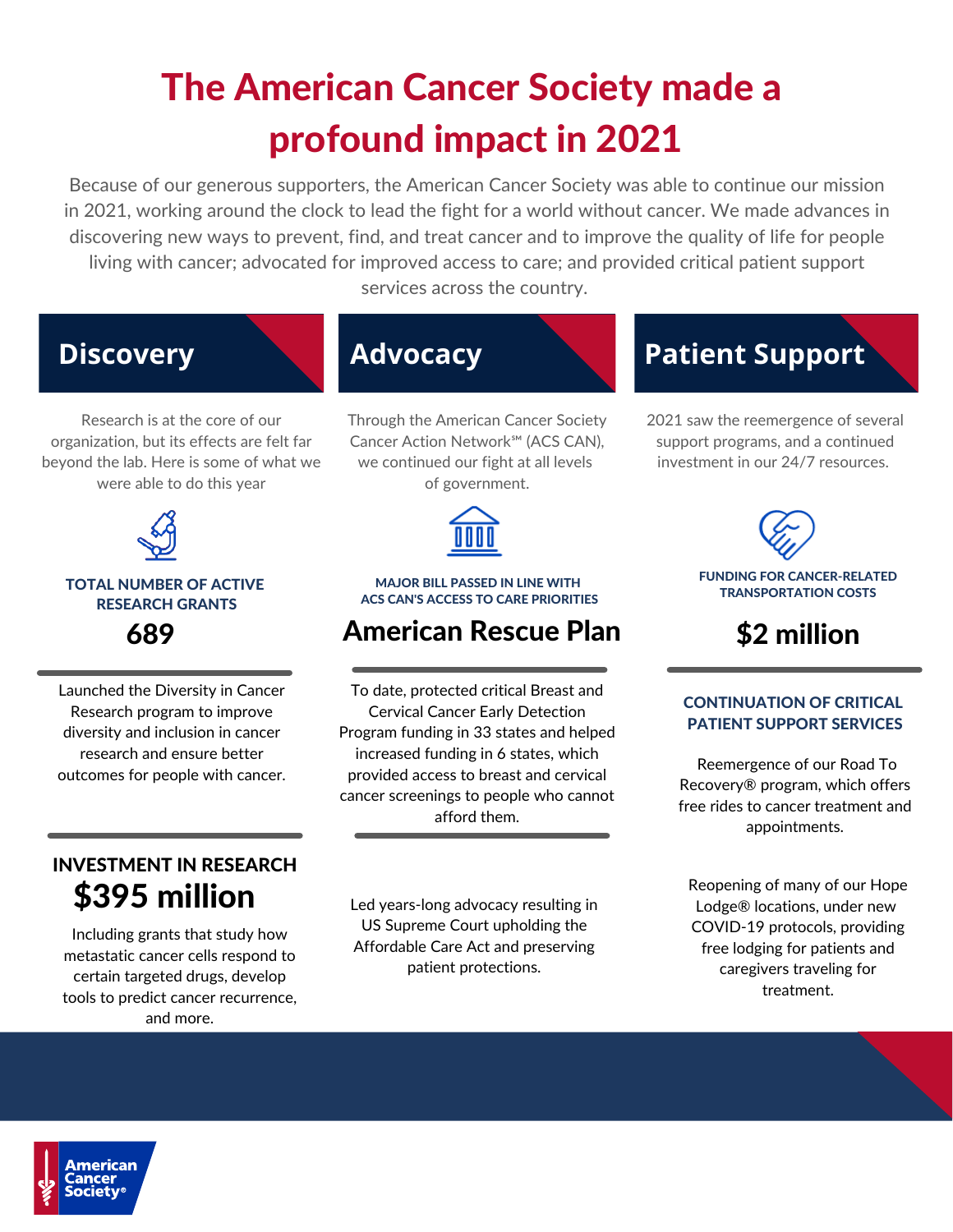# WIND DOWN!

October 27th, 2022 The 1616 House

### Sponsorship Opportunities

### Presenting Sponsor \$25,000

- 8 Tickets to Event
- Listed as Presenting Sponsor in all promotional items associated with the event
- Premier Parking for event
- Inclusion on all press releases
- Named as Presenting Sponsor on save-the-dates and invitations
- Recognition on website, social media and the evening's projection screen
- Recognition in program
- Verbal recognition during event
- Speaking opportunity during the event
- Opportunity to serve on the planning committee
- Opportunity to create a mission impact story to be used on event and sponsor social channel
- Opportunity to engage in ACS mission initiatives

### Platinum \$15,000

- 5 Tickets to Event
- Inclusion on all press releases
- Recognition on event invitations
- Recognition on website, social media and event's projection screen
- Recognition in program
- Verbal recognition during event
- Opportunity to serve on the planning committee
- Opportunity to engage in ACS mission initiatives

### Silver \$5,000

- 2 Tickets to Event
- Recognition on event invitations
- Recognition on website, social media and event's projection screen
- Recognition in program
- Verbal recognition during event
- Opportunity to engage in ACS mission initiatives

### Gold \$10,000

- 2 Tickets to Event
- Inclusion on all press releases
- Recognition on event invitations
- Recognition on website, social media and event's projection screen
- Recognition in program
- Verbal recognition during event
- Opportunity to engage in ACS mission initiatives

### Bronze \$3,000

- 2 Tickets to Event
- Recognition on website, social media and event's projection screen
- Recognition in program
- Opportunity to engage in ACS mission initiatives







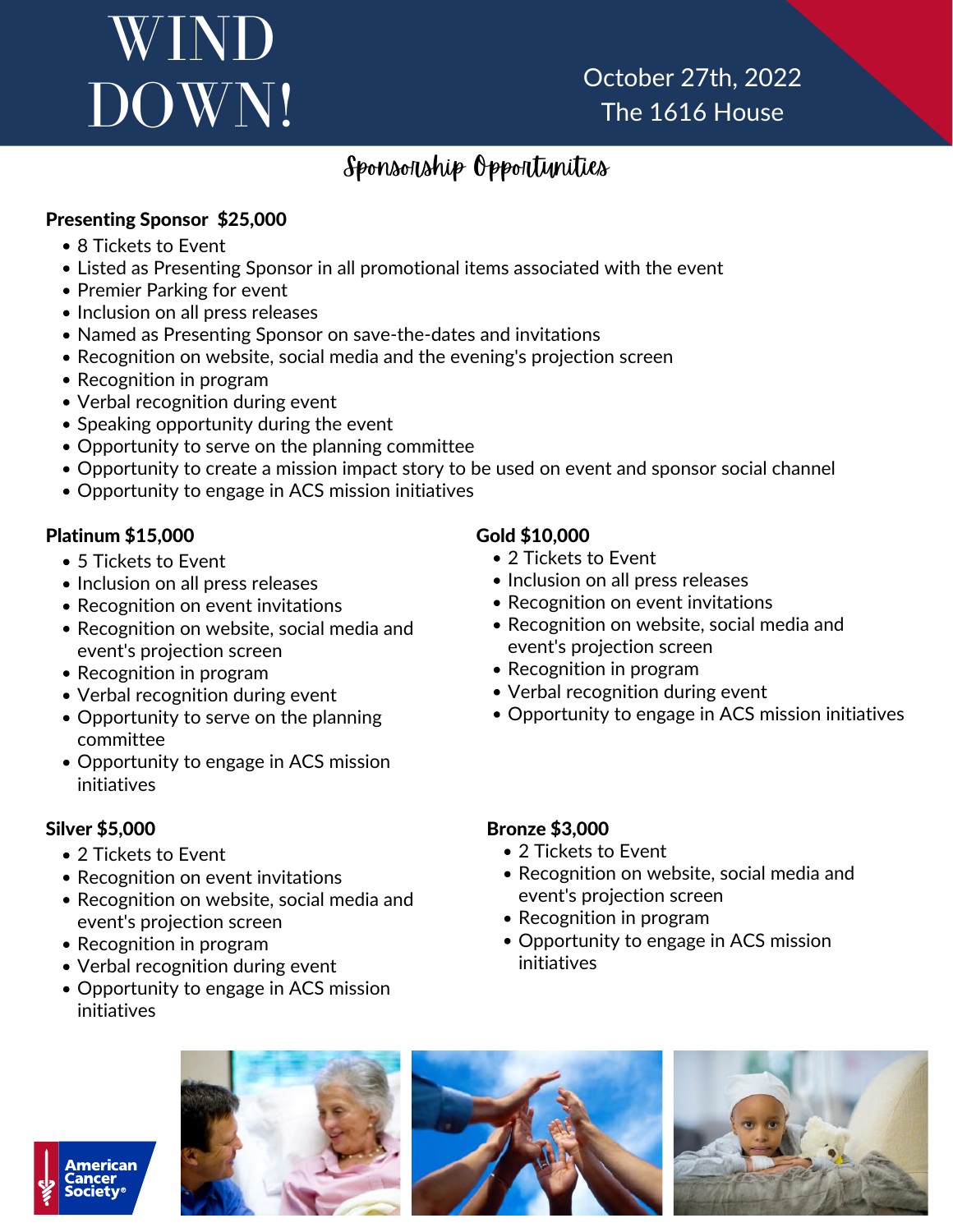# WIND DOWN!

### October 27th, 2022 The 1616 House

# Fund the Mission

### Community Transportation \$5,000

- Provide cancer patients with rides to treatment through a transportation grant.
- Co-branded transportation cards provided to 1 hospital in Alabama stating that their ride was made possible by your donation

### Hope Lodge Room \$5,000

- Sponsor one room at the Joe Lee Griffin Hope Lodge in Birmingham for one year
- Company logo and/or name on plaque outside your sponsored room and in the lobby

# Underwriting Opportunities

### Wine Sponsor \$10,000

- Company logo on commemorative wine glasses
- Recognition in Program
- Two tickets to event

### Decor Sponsor \$10,000

- Signage with company logo (2 signs)
- Recognition in program
- Two tickets to event

### Entertainment Sponsor \$10,000

- Signage on main stage
- Recognition in program
- Two tickets to event

### Live Auction Sponsor \$5,000

- Company logo on live auction presentation slides
- Recognition in program
- Two tickets to event

### Registration Sponsor \$5,000

- Signage at the registration table one of the first logos seen by attendees
- Recognition in program
- Two tickets to event



We make research happen. So they can make better treatments for you.



hen you count on new treatment options, expect better access to care, or need a ride to treatment, we're here for you.



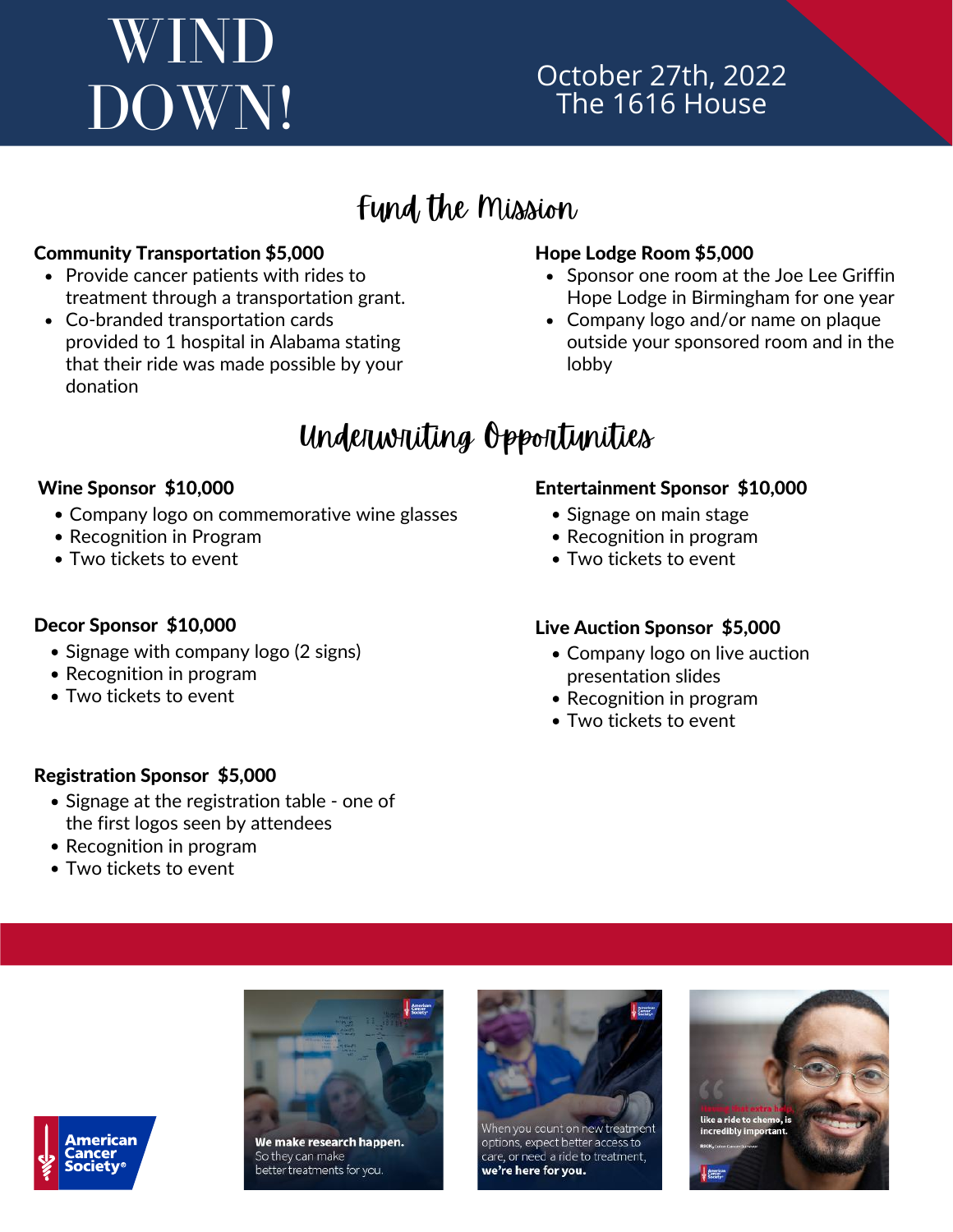# Real Men Wear Pink

### September - October



As our Real Men Wear Pink Sponsor, you hold the power to lead the most influential men in your community in the charge to save lives from breast cancer by partnering with the American Cancer Society!

By sponsoring the Real Men Wear Pink campaign, your organization will be prominently featured at the Real Men Wear Pink Revel Party and throughout the fundraising season!

### Sponsorship Opportunities

### Presenting Sponsor \$15,000

- Listed as Presenting Sponsor in all promotional items associated with the campaign
- Inclusion on all press releases
- Recognition on website and social media
- Verbal recognition during Reveal Party and Wrap Up Party
- Speaking opportunity during Reveal Party
- Opportunity to serve on the planning committee
- Opportunity to create a mission impact story to be used on event and sponsor social channel
- Opportunity to nominate Real Men ambassadors
- Opportunity to include company item in ambassadors welcome packet

### Associate Sponsor \$10,000

- Inclusion on all press releases
- Recognition on website and social media
- Verbal recognition during Reveal Party and Wrap Up Party
- Opportunity to serve on the planning committee
- Opportunity to nominate Real Men ambassadors
- Opportunity to include company item in ambassadors welcome packet

### Corporate Sponsor \$5,000

- Recognition on website and social media
- Verbal recognition during Reveal Party and Wrap Up Party
- Opportunity to serve on the planning committee
- Opportunity to nominate Real Men ambassadors
- Opportunity to include company item in ambassadors welcome packet